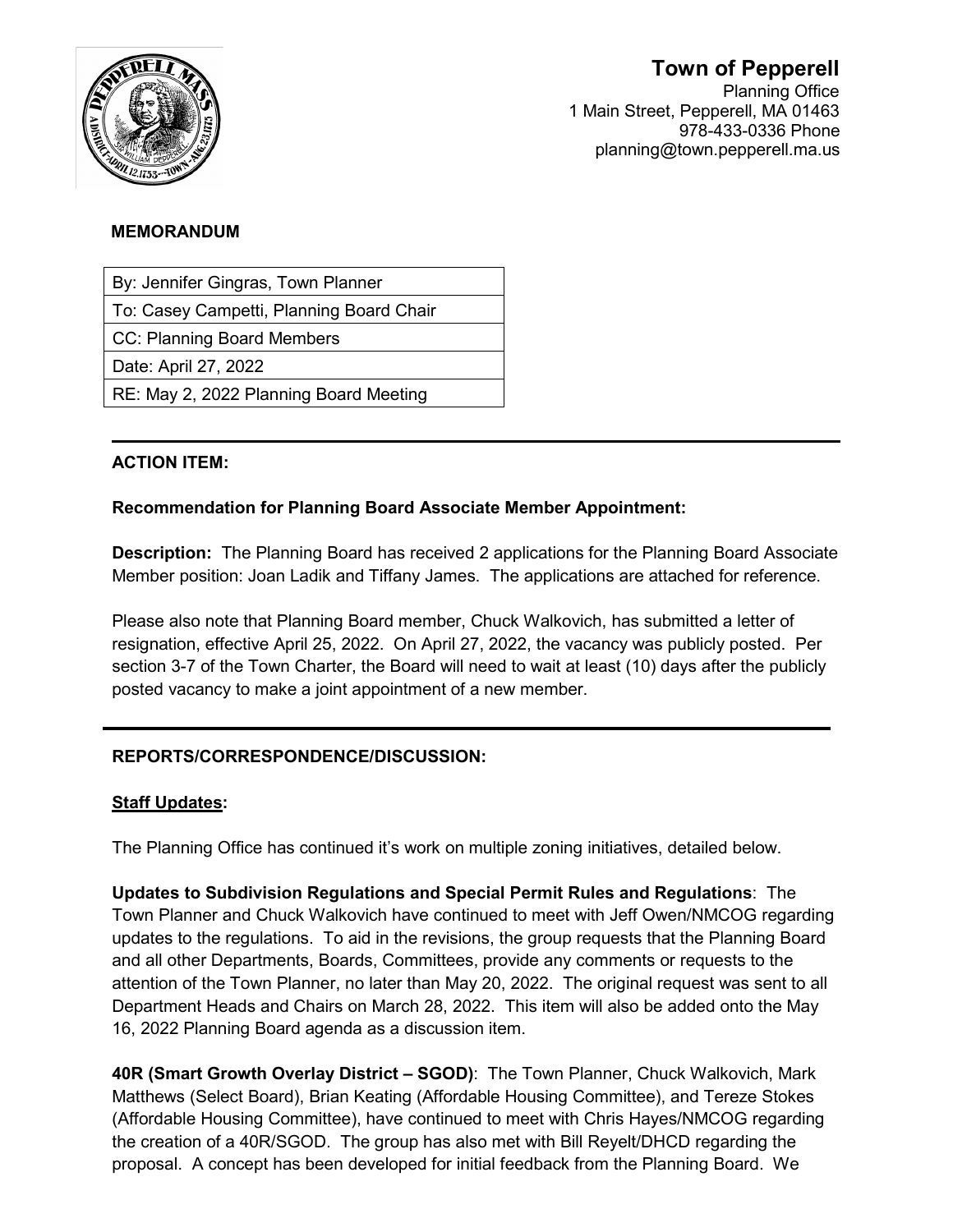respectfully ask for feedback from the Planning Board prior to having the required public hearing on the Preliminary Determination of Eligibility. This item will also be added onto the May 16, 2022 Planning Board agenda as a discussion item.

**Mixed Use Overlay District (MUOD):** The Town Planner has continued to work with the consultant, Ted Brovitz, and the MUOD Working Group on development of the proposed bylaw. A first draft of the bylaw was sent out to all Department Heads and Board/Committee Chairs on April 19, 2022 for initial feedback, with a due date of April  $29<sup>th</sup>$  for a response. We recognize that the initial draft is lengthy, but please note that the plan is to move many of the sections over to the Planning Board Rules and Regulations as design guidelines and standards.

Within the draft, the overlay district is broken into 2 subdistricts: Center Village (TCMUOD-CV), which covers the C1, C2, and C3 base zoning districts; and Center Neighborhood (TCMUOD-CN), which covers UR1, UR2, and UR3 in the Main Street and Groton Street Area. The new bylaw would replace and expand the current 8500 - MUOD and includes a series of form-based development standards related to traditional village and neighborhood characteristics in terms of building types, development forms, outdoor amenities, parking, pedestrian access, density and affordability standards, and public realm guidelines.

The next MUOD Working Group meeting is scheduled for May 25, 2022. Please send any comments or suggested revisions to the Town Planner no later than Friday, May 13, 2022.

### **Grant Updates:**

**Shared Streets and Spaces**: still waiting for a response.

**Complete Streets**: an application for the updates to the rotary will be submitted by May 1, 2022. VHB will continue to perform a survey of the rotary and continue to the bridge at the intersection of Mill St. and Main Street. The purpose of the expanded survey is to prepare for future grant applications for sidewalk repairs and pedestrian safety improvements.

**One Stop for Growth:** The application portal will open on May 1, 2022, with a final due date of June 1, 2022. Currently, an application is being prepared to request for funding to hire a consultant to perform a zoning audit of the existing zoning bylaw, and develop zoning bylaw amendments that would update and modernize Pepperell's zoning bylaw. This would be applied for under the Community Planning Grants in the Rural and Small-Town Development Fund.

Another application is being prepared to apply under the Mass Downtown Initiative program to undertake a parking management study. This project was developed as a need through the Local Rapid Recovery Program. The project would be to develop a parking assessment and a management plan to examine parking supply and demand, parking utilization, and the turnover of parking spaces, and develop a Parking Management Plan.